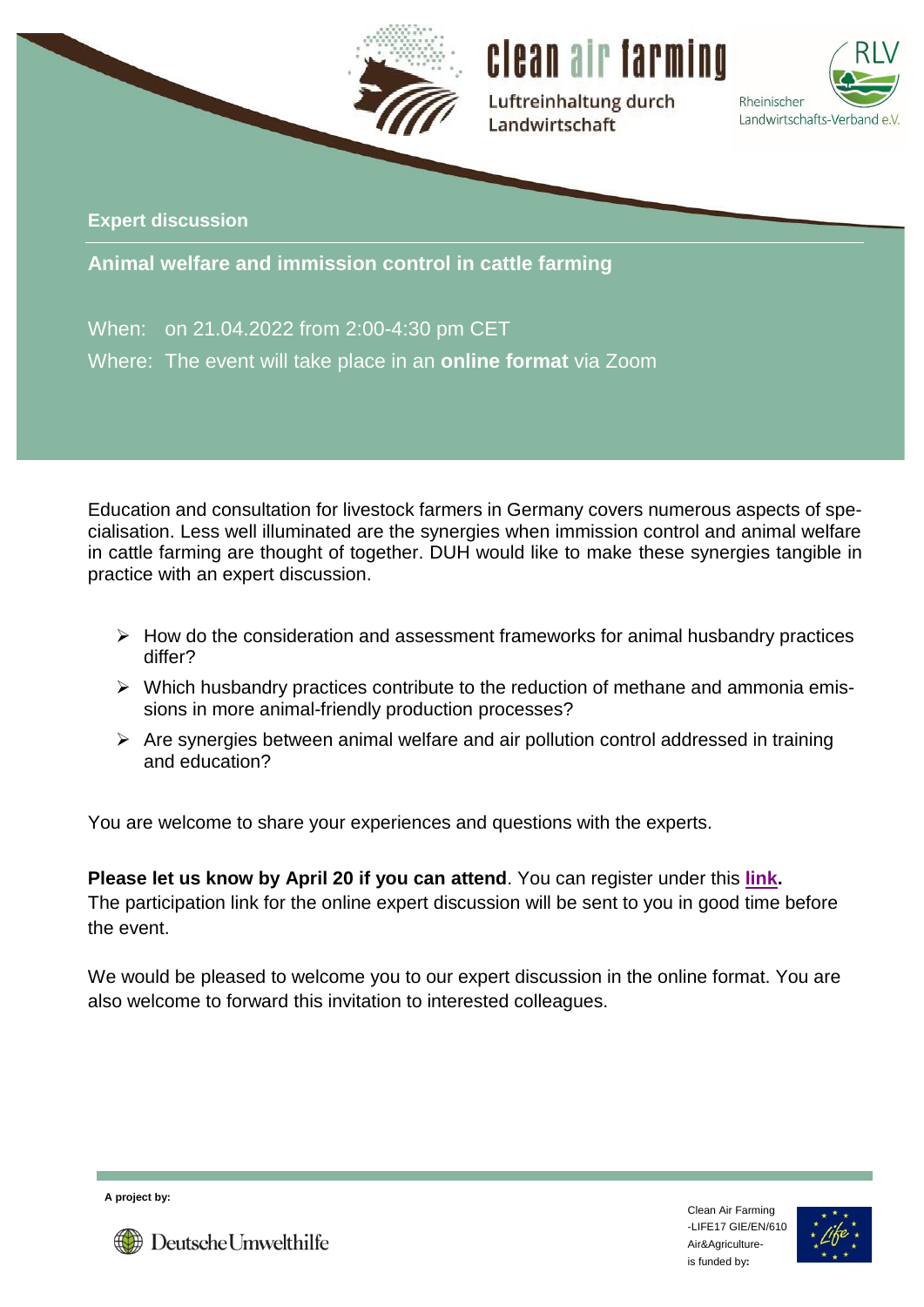# Animal welfare and immission control in cattle farming

| Agenda    |                                                                                                      |
|-----------|------------------------------------------------------------------------------------------------------|
| $2:00$ pm | <b>Welcome</b>                                                                                       |
|           |                                                                                                      |
|           | Reinhild Benning,                                                                                    |
|           | Team Lead Agriculture, German Environmental Aid (DUH)                                                |
|           | Introduction and moderation (in German)                                                              |
|           | Johanna Clintworth,                                                                                  |
|           | <b>Project Manager Nature Conservation and Biodiversity DUH</b>                                      |
| $2:10$ pm | How can cattle farming simultaneously ensure animal welfare and immis-                               |
|           | sion control? (in German)                                                                            |
|           |                                                                                                      |
|           | Prof. Dr. Friedhelm Taube,                                                                           |
|           | Expert on Grassland and Forage Production Christian-Albrechts-University (CAU)                       |
|           | Kiel                                                                                                 |
| $2:30$ pm | Question and answer session                                                                          |
| 2:40 pm   | Current state of knowledge on methane reduction in cattle nutrition (in Ger-                         |
|           | man)                                                                                                 |
|           |                                                                                                      |
|           | Prof. Dr. Uta Dickhöfer,<br>Expert on Animal Nutrition and Feed Science, CAU Kiel                    |
| $3:00$ pm | Question and answer session                                                                          |
| $3:10$ pm | <b>Break</b>                                                                                         |
| 3:20 pm   | Methane pill and co - narratives of emissions reduction (in English)                                 |
|           |                                                                                                      |
|           | Shefali Sharma,<br>Director of the European Office Institute for Agriculture and Trade Policy (IATP) |
|           |                                                                                                      |
| 3:40 pm   | Question and answer session                                                                          |
| $3:50$ pm | <b>Discussion</b>                                                                                    |
|           | <b>Summary and outlook</b>                                                                           |
|           |                                                                                                      |
|           | Jana Fremming,                                                                                       |
|           | <b>DUH Agricultural Emissions Officer</b>                                                            |
| 4:30 pm   | End                                                                                                  |

| <b>Organiser</b> |  |
|------------------|--|
|                  |  |

Deutsche Umwelthilfe e.V. Federal Headquarters Berlin Hackescher Markt 4 10178 Berlin

**Contact** Johanna Clintworth Project Manager Nature Conservation Tel.: 030 2400867 - 731 E-mail: clintworth@duh.de

Reinhild Benning Agricultural expert and Team Leader Agriculture Tel.: 030 2400867-885 E-mail: benning@duh.de